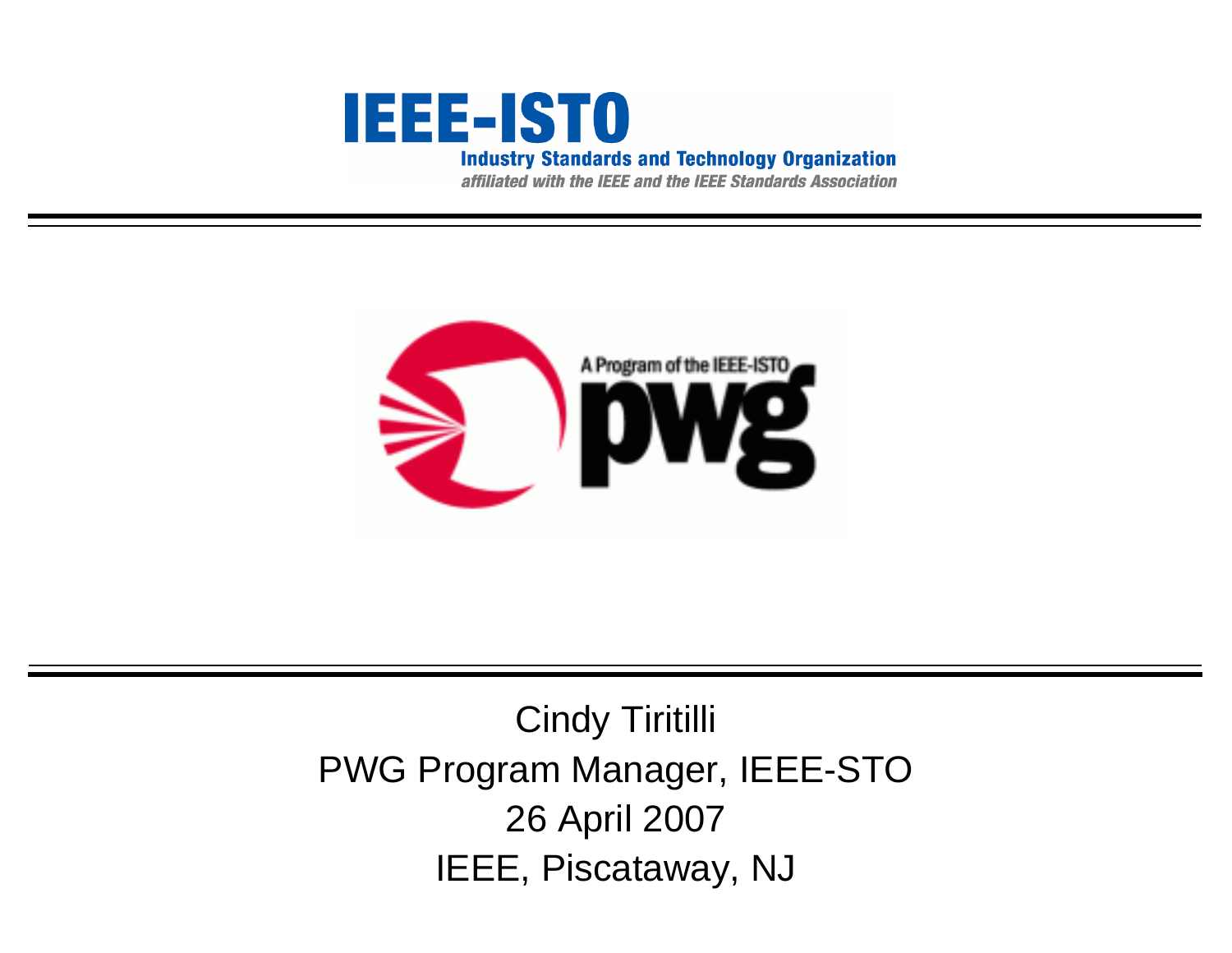



- **Membership Report**
- **Financial Report**
- **ISTO Staff**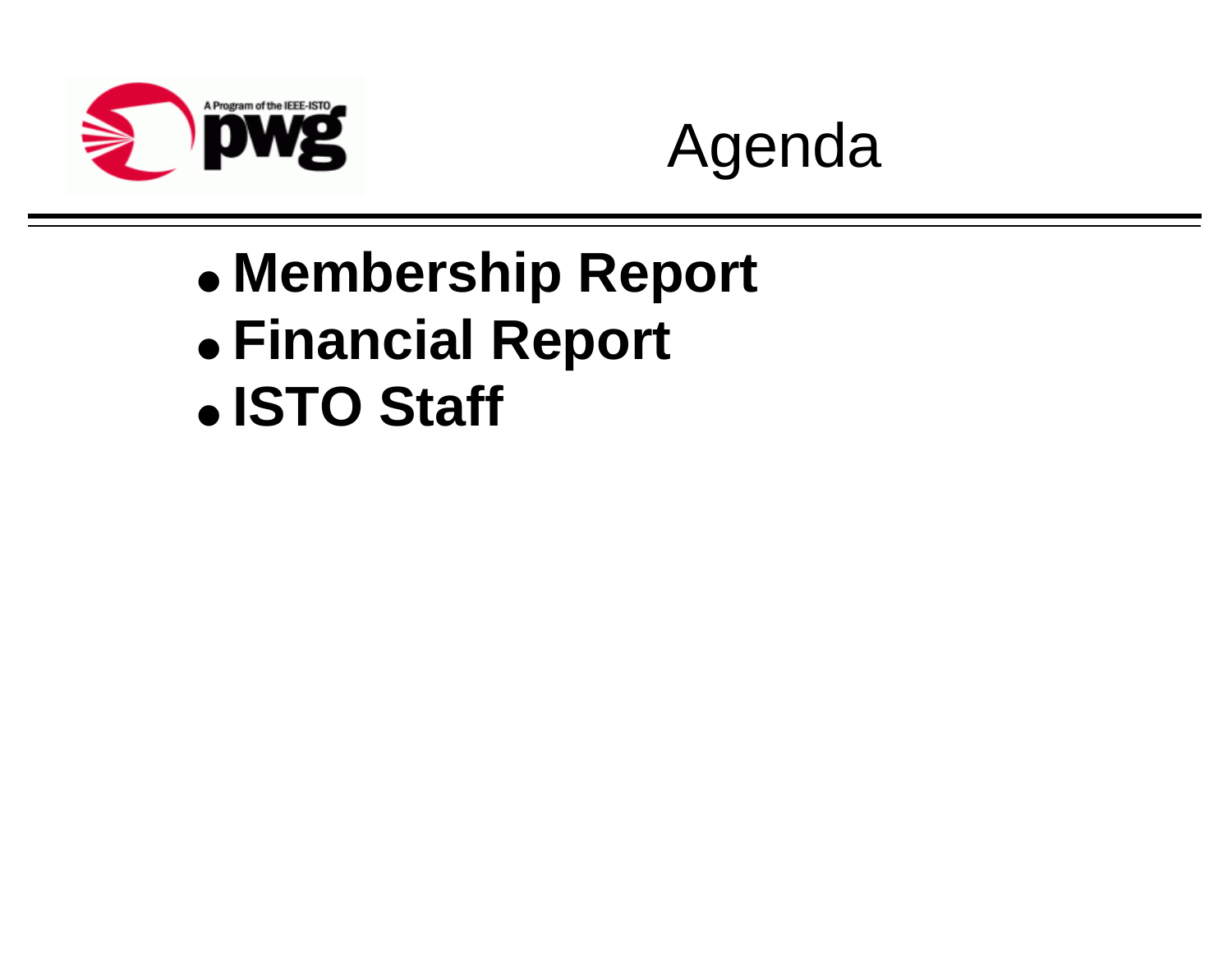

# Membership

#### **24 Members**

- O**366 Software\***
- O**Apple Computer**
- O**Canon**
- O**Dell**
- O**Easy Software Products\***
- O**Epson Portland**
- O**Fuji Xerox**
- O**Hewlett-Packard**
- O**IBM Corporation**
- O**Intermate AS**
- O**Konica/Minolta**
- O**Kyocera**
- O**Lexmark International**
- O**Microsoft**
- O**MPI Tech A/S \***
- O**Northlake Software\***
- O**Oki Data**
- O*Peerless Systems Networking*
- O**RICOH Company**
- O**Samsung Electronics Corporation**
- O**Sharp Labs**
- O**SigmaTel Inc.**
- O**Xerox Corporation**
- O**Zoran (Oak Technologies)**
- **2 Members Pending**
- O**Brother**
- O**Coretronic**

**Italics** <sup>=</sup>*Open* 2007 Membership dues  $* = $250$  membership fee all info as of 25 April 2007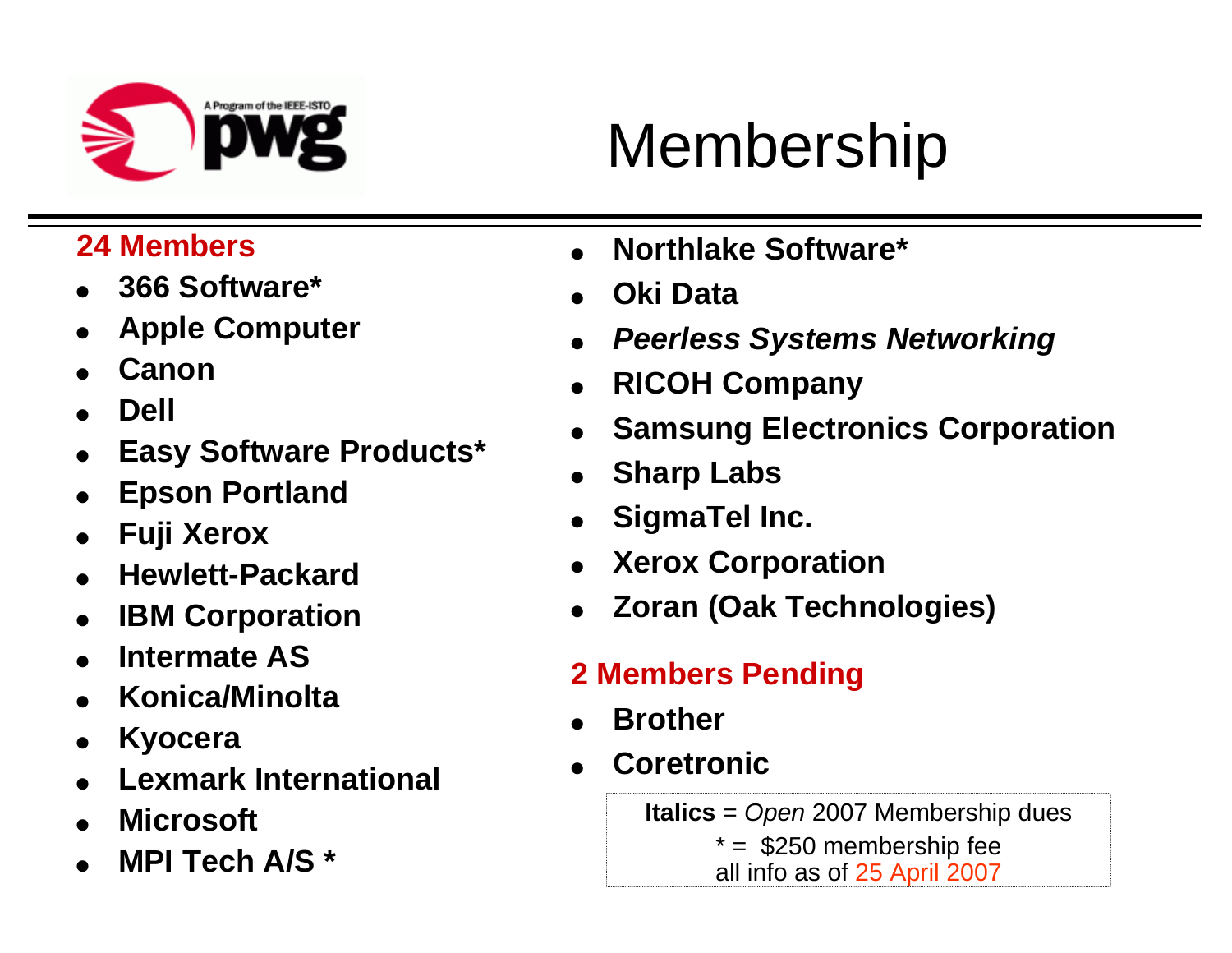

### Financial Summary

The Printer Working Group's financials are provided on a monthly basis by IEEE-ISTO. The following reports are included:

- Statement of Revenues and Expenditures (activity for current month & year to date)
- Balance Sheet
- Statement of Cash Flows
- Aged Receivables by Due Date

The Statement of Revenues and Expenditures for **March 2007** shows total revenue of , while total expenses were **the loss for the loss for the loss for the** period was **\$**1,103.55.

As shown on the Balance Sheet and Statement of Cash Flows, PWG shows a cash balance of **844** at the end of March 2007.

As of 25 April 2007, the Aged Receivables report has a balance of which **represents**